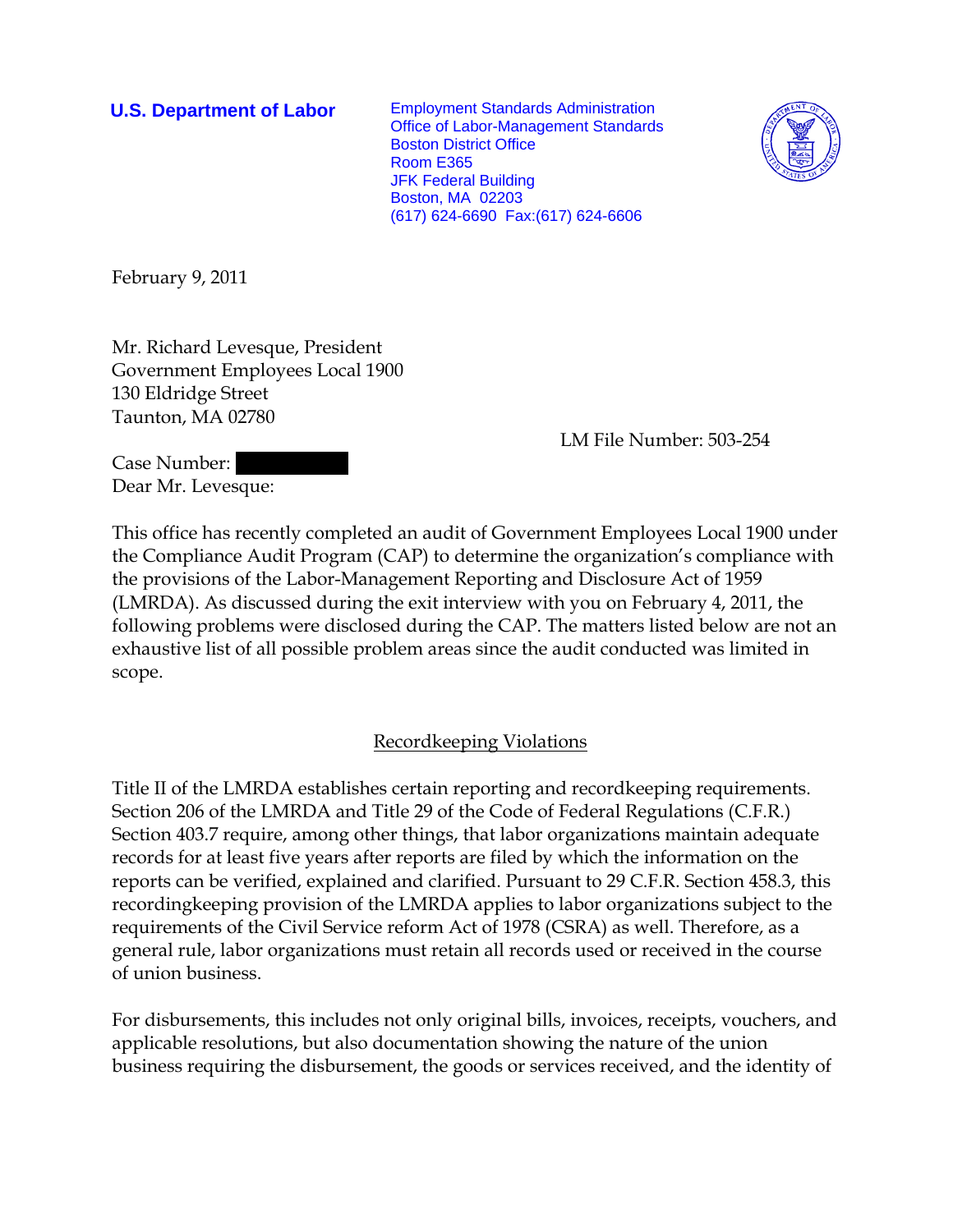Mr. Richard Levesque February 9, 2011 Page 2 of 5

the recipient(s) of the goods or services. In most instances, this documentation requirement can be satisfied with a sufficiently descriptive expense receipt or invoice. If an expense receipt is not sufficiently descriptive, a union officer or employee should write a note on it providing the additional information. For money it receives, the labor organization must keep at least one record showing the date, amount, purpose, and source of that money. The labor organization must also retain bank records for all accounts.

The audit of Government Employees Local 1900's 2009 records revealed the following recordkeeping violations:

1. General and Officer and Employee Expenses

Local 1900 did not retain adequate documentation for expenses incurred by the union totaling at least \$4,543.73. For example, the local disbursed \$50 to President Richard Burns and \$35 to Treasurer John Hickey with no receipts or documentation as to the union purpose.

As previously noted above, labor organizations must retain original receipts, bills, and vouchers for all disbursements. The president and treasurer (or corresponding principal officers) of your union, who are required to sign your union's LM report, are responsible for properly maintaining union records.

## 2. Lost Wages

Local 1900 did not retain adequate documentation for lost wage reimbursement payments to union officers and employees in at least two instances totaling \$581.70. The union must maintain records in support of lost wage claims that identify each date lost wages were incurred, the number of hours lost on each date, the applicable rate of pay, and a description of the union business conducted. The OLMS audit found that Local 1900 did not retain any documentation to determine what part of the disbursements to officers was for lost time and what was for expenses.

During the exit interview, I provided a sample of an expense voucher Local 1900 may use to satisfy this requirement. The sample identifies the type of information and documentation that the local must maintain for lost wages and other officer expenses.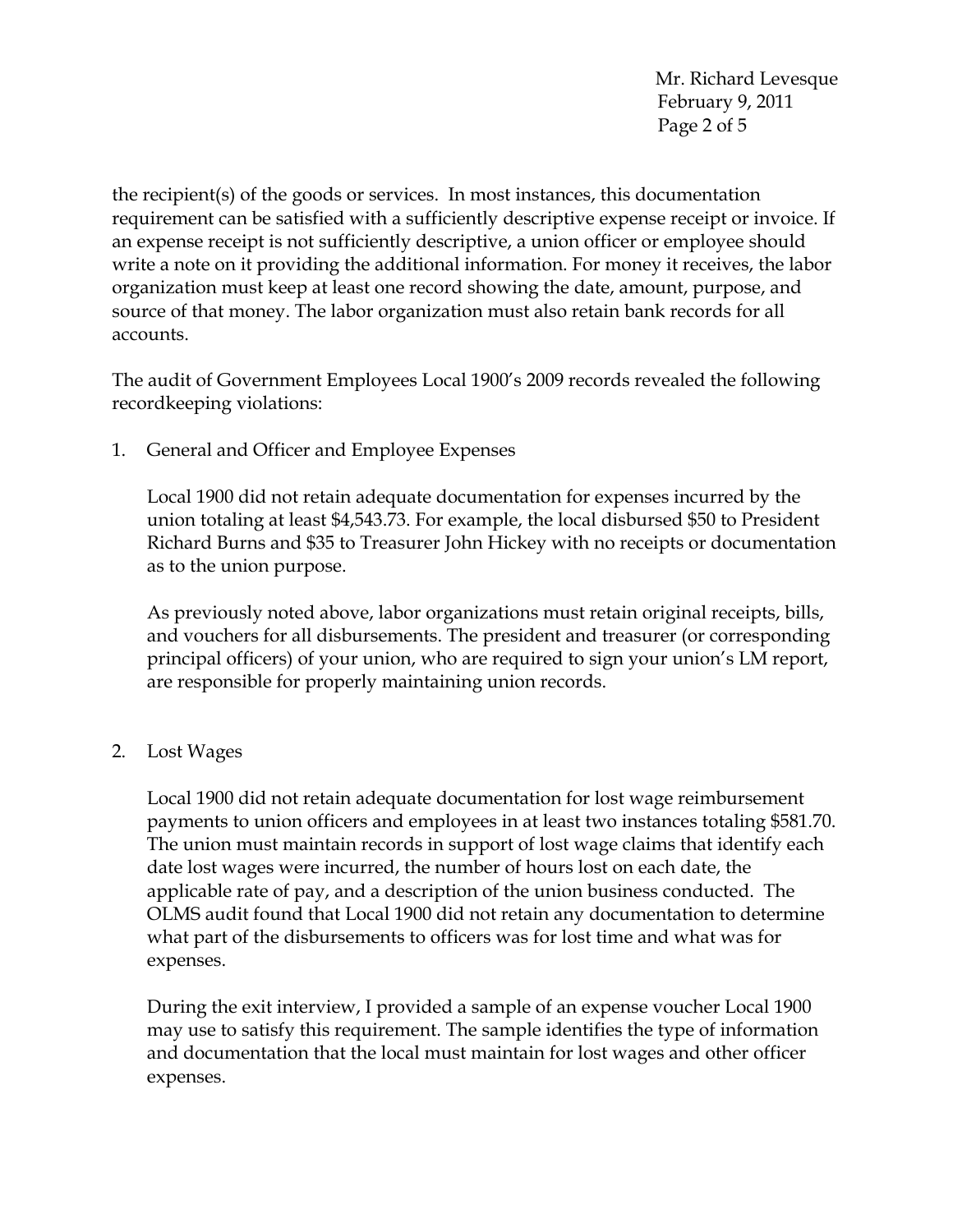Mr. Richard Levesque February 9, 2011 Page 3 of 5

Based on your assurance that Local 1900 will retain adequate documentation in the future, OLMS will take no further enforcement action at this time regarding the above violations.

## Reporting Violations

Pursuant to 29 C.F.R., Section 458.3, the reporting requirement under 29 C.F.R. Section 403.2 (see Section 201(b) of the Labor-Management Reporting and Disclosure Act (LMRDA) is made applicable to labor organizations subject to the requirements of the CSRA. This provision requires labor organizations to file annual financial reports that accurately disclose their financial condition and operations. The audit disclosed a violation of this requirement. The Labor Organization Annual Report LM-3 filed by Local 1900 for fiscal year ending December 31, 2009, was deficient in the following areas:

1. Disbursements to Officers

Local 1900 did not report lost wage disbursements to officers in Item 24 D (Gross Salary before taxes and other deductions). It appears the union erroneously reported these payments in Item 24 E (Allowances and Other Disbursements).

The union must report most direct disbursements to Local 1900 officers and some indirect disbursements made on behalf of its officers in Item 24. A "direct disbursement" to an officer is a payment made to an officer in the form of cash, property, goods, services, or other things of value. See the instructions for Item 24 for a discussion of certain direct disbursements to officers that do not have to be reported in Item 24. An "indirect disbursement" to an officer is a payment to another party (including a credit card company) for cash, property, goods, services, or other things of value received by or on behalf of an officer. However, indirect disbursements for temporary lodging (such as a union check issued to a hotel) or for transportation by a public carrier (such as an airline) for an officer traveling on union business should be reported in Item 48 (Office and Administrative Expense).

## 2. Cash Reconciliation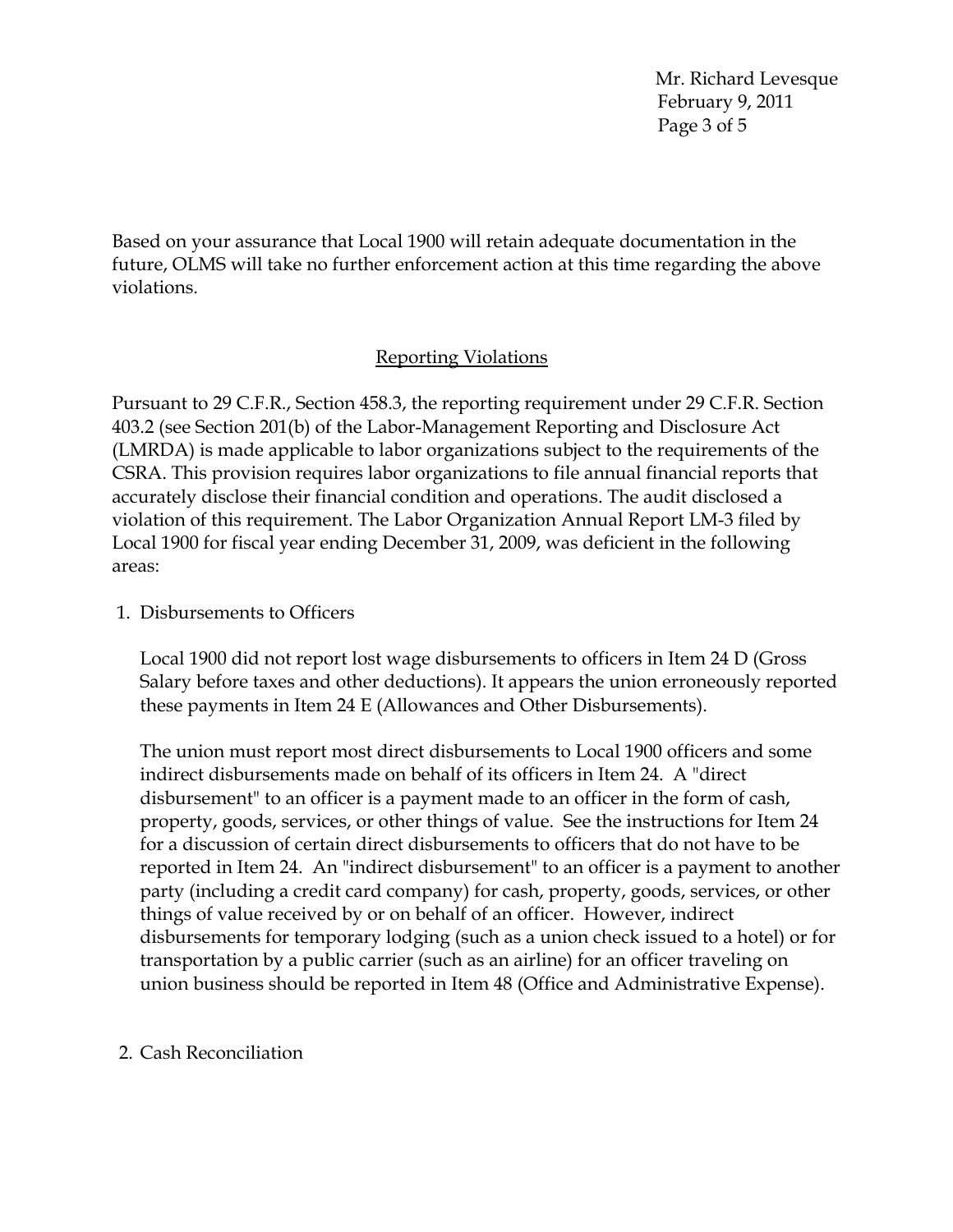Mr. Richard Levesque February 9, 2011 Page 4 of 5

It appears that the cash figures reported in Item 25 are not the cash figures according to the union's books after reconciliation to the bank statements. The instructions for Item 25 state that the union should obtain account balances from its books as reconciled to the balances shown on bank statements.

3. LM-3 Item 48 (Office & Administrative Expense)

Local 1900 did not accurately report their Office & Administrative Expense. The audit revealed the local paid \$329 and not the reported \$0 in Office  $\&$ Administrative Expense during the audit year. It appears the local erroneously reported these fees in Item 49 (Professional Fees).

Local 1900 must file an amended Form LM-3 for fiscal year ending December 31, 2009 to correct the deficient items discussed above. I provided the local's officers a blank form and instruction during the exit interview. The amended LM-3 should be submitted to this office at the above address as soon as possible, but not later than March 1, 2011. Before filing, review the report thoroughly to be sure it is complete, accurate, and signed properly with original signatures.

## **Other Violations**

The audit disclosed the following other violation:

Inadequate Bonding

 Pursuant to 29 C.F.R. Section 458.35, officers and employees of any labor organization subject to the CSRA are required to be bonded in accordance with section 502(a) of the LMRDA. This provision requires that union officers and employees be bonded for no less than 10% of the total funds those individuals or their predecessors handled during the preceding fiscal year. Officers and employees of Local 1900 are currently bonded for \$5,000; however, they must be bonded for at least \$5, 404. Local 1900 should obtain adequate bonding coverage for its officers and employees immediately. Please provide proof of bonding to this office as soon as possible, but not later than March 1, 2011.